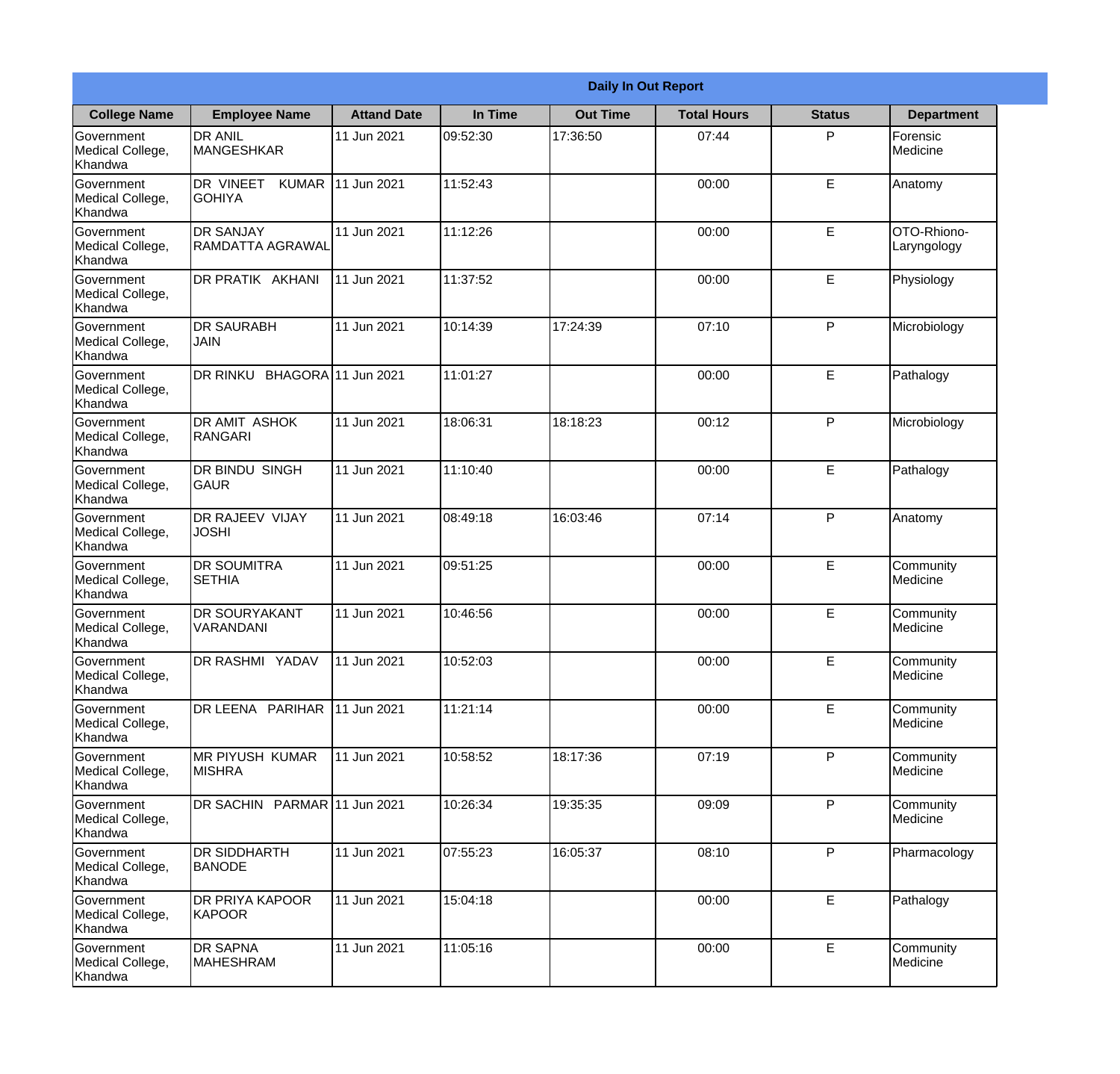| <b>Designation</b>                  | <b>Category</b> |
|-------------------------------------|-----------------|
| Assistant Professor   Para Clinical |                 |
| Professor                           | Non Clinical    |
| Professor                           | Clinical        |
| Assistant Professor   Non Clinical  |                 |
| Associate Professor Para Clinical   |                 |
| Assistant Professor   Para Clinical |                 |
| Professor                           | Para Clinical   |
| Associate Professor Para Clinical   |                 |
| Assistant Professor   Non Clinical  |                 |
| Assistant Professor   Para Clinical |                 |
| Demonstrator/Tutor   Para Clinical  |                 |
| <b>Assistant Professor</b>          | Para Clinical   |
| Assistant Professor   Para Clinical |                 |
| Statistician                        | Para Clinical   |
| Assistant Professor   Para Clinical |                 |
| Associate Professor Para Clinical   |                 |
| Demonstrator/Tutor   Para Clinical  |                 |
| Associate Professor   Para Clinical |                 |

## **Daily In Out Report**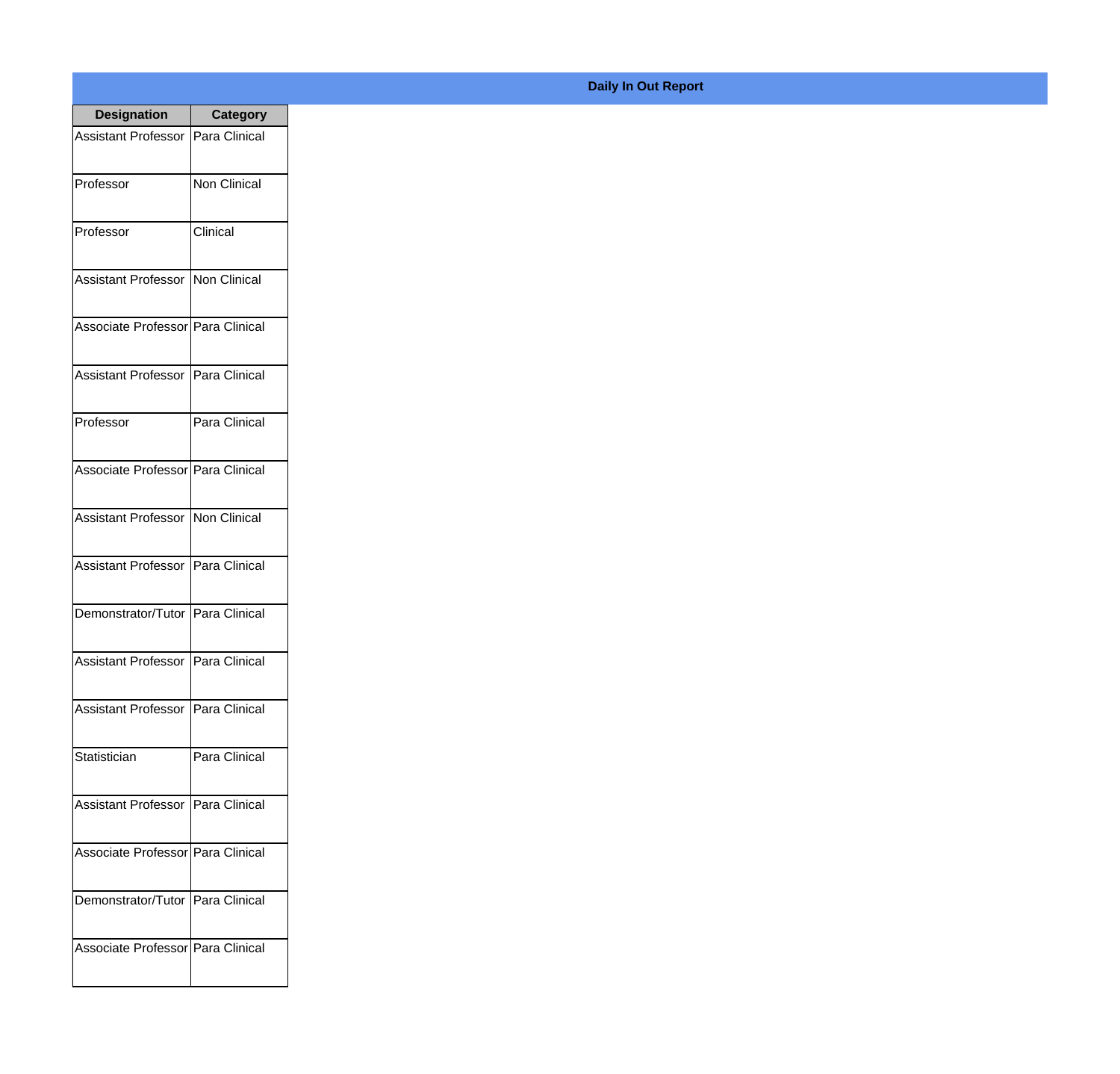|                                                         |                                                 |             |          |          | <b>Daily In Out Report</b> |              |                             |
|---------------------------------------------------------|-------------------------------------------------|-------------|----------|----------|----------------------------|--------------|-----------------------------|
| Government<br>Medical College,<br>Khandwa               | <b>DR SEEMA</b><br><b>SUDHAKARRAO</b><br>ISUTAY | 11 Jun 2021 | 15:20:10 |          | 00:00                      | E            | Forensic<br>Medicine        |
| Government<br>Medical College,<br>Khandwa               | <b>DR RAKESH SINGH</b><br><b>HAZARI</b>         | 11 Jun 2021 | 15:20:19 |          | 00:00                      | E.           | Pathalogy                   |
| Government<br>Medical College,<br>Khandwa               | <b>DR RANJEET</b><br><b>BADOLE</b>              | 11 Jun 2021 | 11:10:50 |          | 00:00                      | E.           | <b>General Medicine</b>     |
| <b>Government</b><br>Medical College,<br><b>Khandwa</b> | <b>DR ASHOK</b><br><b>BHAUSAHEB NAJAN</b>       | 11 Jun 2021 | 10:40:38 |          | 00:00                      | E            | Forensic<br>Medicine        |
| <b>Government</b><br>Medical College,<br><b>Khandwa</b> | IDR PRIYESH<br><b>MARSKOLE</b>                  | 11 Jun 2021 | 10:43:25 |          | 00:00                      | E            | Community<br>Medicine       |
| Government<br>Medical College,<br>Khandwa               | <b>DR SANGEETA</b><br><b>CHINCHOLE</b>          | 11 Jun 2021 | 10:47:53 |          | 00:00                      | E            | Physiology                  |
| <b>Government</b><br>Medical College,<br>Khandwa        | IDR NISHA MANDLOI<br><b>PANWAR</b>              | 11 Jun 2021 | 10:02:46 | 16:32:20 | 06:30                      | $\mathsf{P}$ | Obstetrics &<br>Gynaecology |
| <b>Government</b><br>Medical College,<br>Khandwa        | <b>DR SATISH</b><br><b>CHANDEL</b>              | 11 Jun 2021 | 11:38:36 |          | 00:00                      | E.           | Pharmacology                |
| Government<br>Medical College,<br>Khandwa               | IDR JITENDRA<br><b>AHIRWAR</b>                  | 11 Jun 2021 | 09:48:04 | 19:35:25 | 09:47                      | P            | Pathalogy                   |
| <b>Government</b><br>Medical College,<br>Khandwa        | <b>IDR MUKTESHWARI</b><br><b>GUPTA</b>          | 11 Jun 2021 | 12:10:25 |          | 00:00                      | E            | Pharmacology                |
| Government<br>Medical College,<br>Khandwa               | <b>DR PURTI AGARWAL</b><br>SAINI                | 11 Jun 2021 | 10:48:07 |          | 00:00                      | E            | Pathalogy                   |
| Government<br>Medical College,<br>Khandwa               | DR YASHPAL RAY                                  | 11 Jun 2021 | 11:40:37 |          | 00:00                      | E            | Anatomy                     |